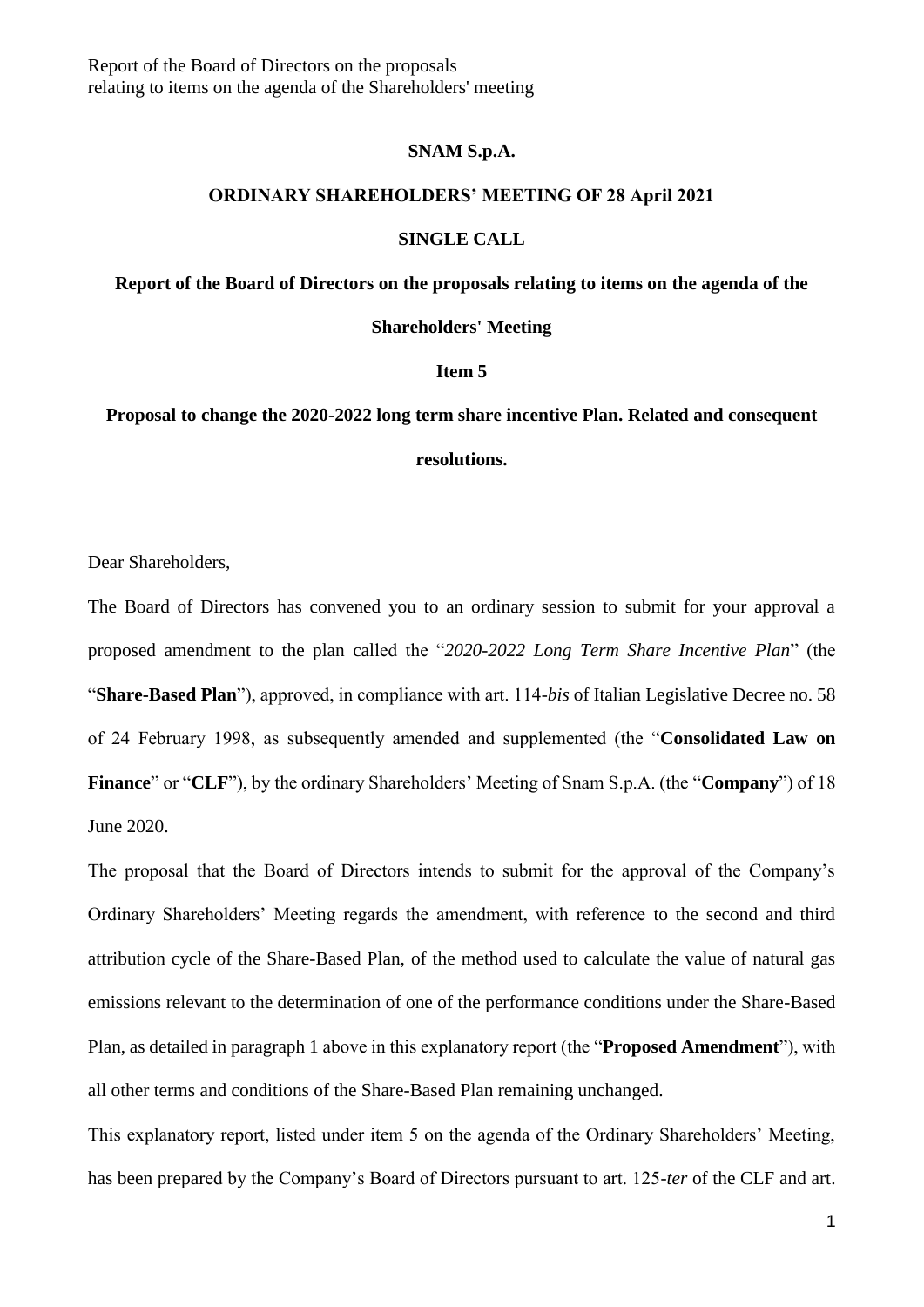84-*ter* of the Regulation adopted by Consob Resolution no. 11971 of 14 May 1999 and subsequent amendments and supplements (the "**Issuers' Regulation"**") and intends to explain the reasons and content of the Proposed Amendment. This report is made available to the public in the terms of the law and regulations, at the company's registered office, on its website *[www.snam.it](http://www.snam.it/)*, in the "*Governance and conduct*" – "*Shareholders' Meeting*" section and also on the authorised storage mechanism "*eMarket Storage*" at *[www.emarketstorage.com](http://www.emarketstorage.com/)*.

For an analytical explanation of the contents and provisions of the Share-Based Plan - including the Proposed Amendment -, please refer to the information document drawn up in compliance with Scheme no. 7 of Annex 3A to the Issuers' Regulation, made available today on the Company's website *[www.snam.it](http://www.snam.it/)*, in the "*Governance and conduct*" – "*Shareholders' Meeting*" section and on the authorised storage mechanism "*eMarket Storage*" at *[www.emarketstorage.com](http://www.emarketstorage.com/)*.

## **1. Reasons for and presentation of the Proposed Amendment**

It should be recalled that in accordance with the Share-Based Plan, the effective accrual of ordinary shares in the Company assigned to each beneficiary is subject to the achievement of specific performance conditions.

The achievement of the performance conditions at target level involves the accrual of 100% of the shares attributed, while achievement of performance conditions at maximum level (cap) involves the accrual of 133% of the shares attributed. Finally, achievement of the performance conditions at minimum (threshold) level entails the accrual of 67% of the shares attributed. For results falling between the minimum, target and maximum achievement levels, the percentage of shares attributed will accrue progressively and by linear interpolation.

The performance conditions envisaged by the Share-Based Plan include a weighting of 20% attributed to the ESG Metric, which is measured through the results achieved with respect to two indicators, of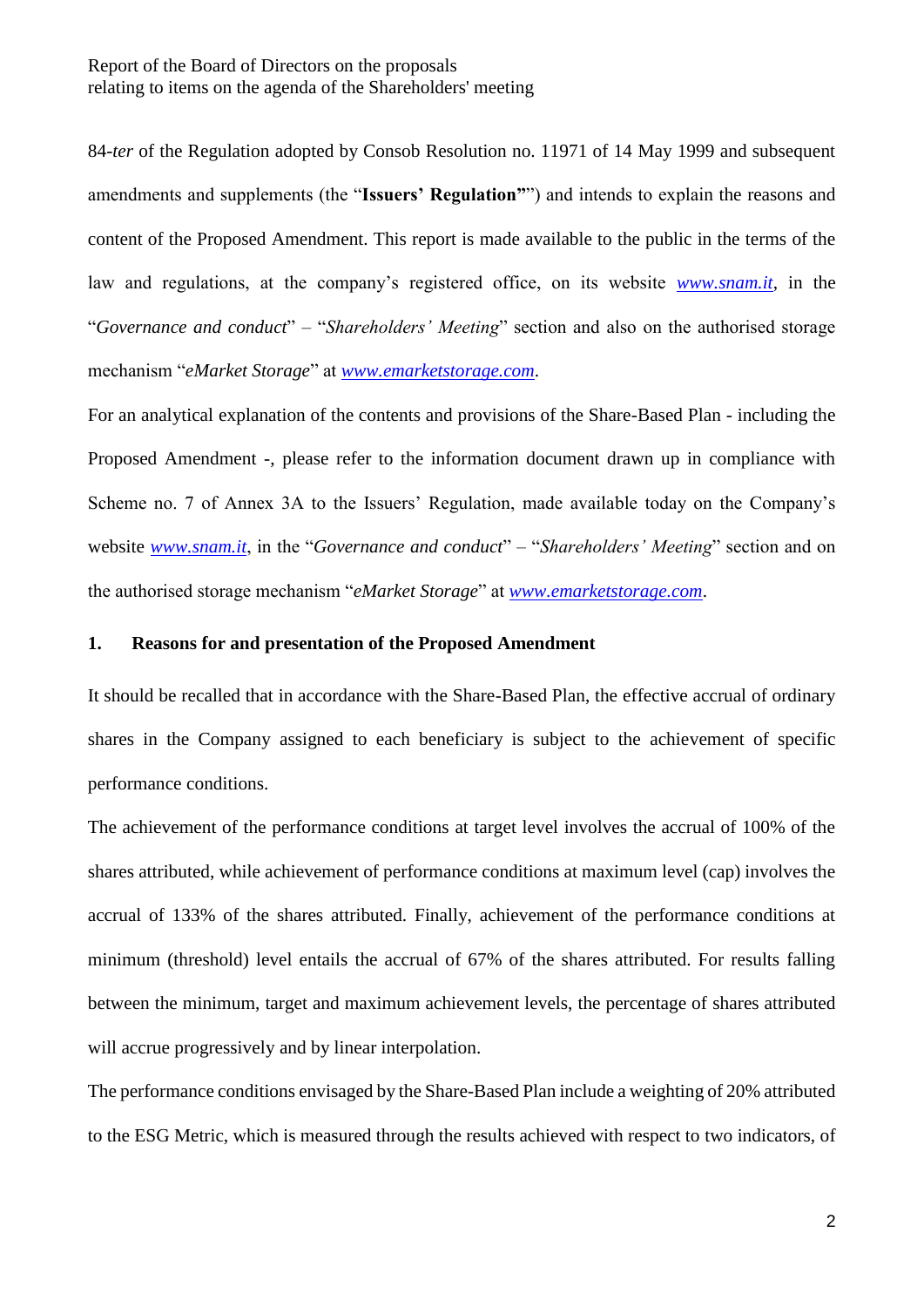which one aimed at verifying the reduction of natural gas emissions at the end of the performance period (with a weight of 10%) (the "**Emissions Reduction Objective**").

The Share-Based Plan approved by the Shareholders' Meeting on 18 June 2020 envisages that the degree of achievement of said objective shall be calculated according to a criterion of linear interpolation between the minimum, target and maximum values with respect to the values recorded for emissions at end 2016 (48.08 MSmc).

Following the September 2020 adhesion by the Company to the new Oil & Gas Methane Partnership Framework (OGMP 2.0) prepared by the United Nations Environment Programme (UNEP) (the "**UNEP Framework**"), the Company has adopted a new plan for the reduction of emissions through to 2025, which envisages more ambitious targets than those set previously and originally taken into account for the preparation of the Share-Based Plan, as approved by the Shareholders' Meeting on 18 June 2020.

Consequently, with reference to the 2021-2023 attribution cycle (the "**Second Cycle**") and the 2022- 2024 attribution cycle (the "**Third Cycle**") of the Plan, it is necessary to align the calculation methodology and consequently the performance levels of the Emission Reduction Target with the provisions of the Company's new emission reduction plan (which, in turn, depends on the UNEP Framework). For the sake of completeness, please note that at present, the UNEP Framework has set a target through to 2025 of -44.9%.

In addition, the Board of Directors also proposes envisaging that in the event of subsequent amendments and/or variations under the scope of the UNEP Framework (to which the Company has adhered), and consequent changes to the emissions reduction plan adopted by the Company, the performance levels of the Emissions Reduction Objective of the Second Cycle and/or Third Cycle should be adjusted and remeasured to take such changes into account, in order to achieve the final target envisaged by the UNEP Framework.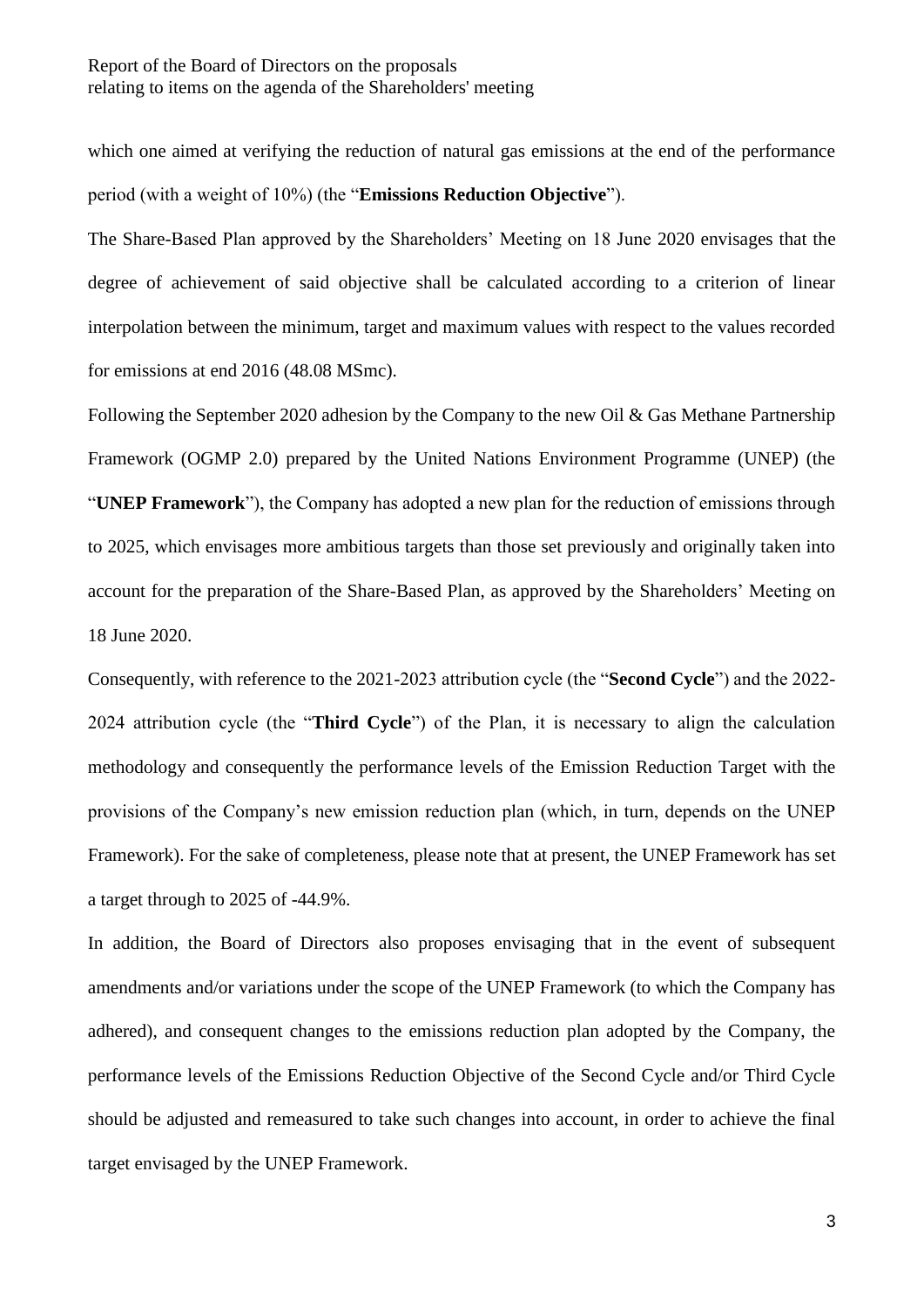## Report of the Board of Directors on the proposals relating to items on the agenda of the Shareholders' meeting

The degree of achievement of the Emissions Reduction Objective shall be calculated according to a criterion of linear interpolation between the minimum, target and maximum values with respect to the values recorded for emissions at end 2015 (49.74 MSmc).

The other terms and conditions of the Share-Based Plan remain unchanged.

It is stressed that the Proposed Amendment only regards the Second Cycle and Third Cycle of attribution of the Share-Based Plan; the terms and conditions relating to the first attribution cycle (i.e. 2020-2022) remain unchanged.

\*\*\*

## Dear Shareholders,

For all the foregoing reasons, the Board of Directors proposes that you pass the following resolutions: "*The Ordinary Shareholders' Meeting of Snam S.p.A., on the basis of the report by the Board of Directors and having examined the information document made available to the public in accordance with applicable rules and current applicable legislation and the recommendations made by Consob and Borsa Italiana S.p.A.*

### *resolves*

- *1. to approve, in accordance with and for the purposes of article 114-bis of the CLF, the change to the "2020-2022 Long Term Share Incentive Plan" with reference to the Second Attribution Cycle and the Third Attribution Cycle, in compliance with the terms and conditions described in the information document made available to the public in compliance with the applicable legislation and without prejudice to all other terms and conditions not otherwise modified;*
- *2. to confer upon the Board of Directors, and/or on its behalf to the Chief Executive Officer, with the faculty to sub-delegate, all the most extensive powers as necessary or appropriate to ensure the complete implementation of the foregoing resolution and the changes envisaged therein in*